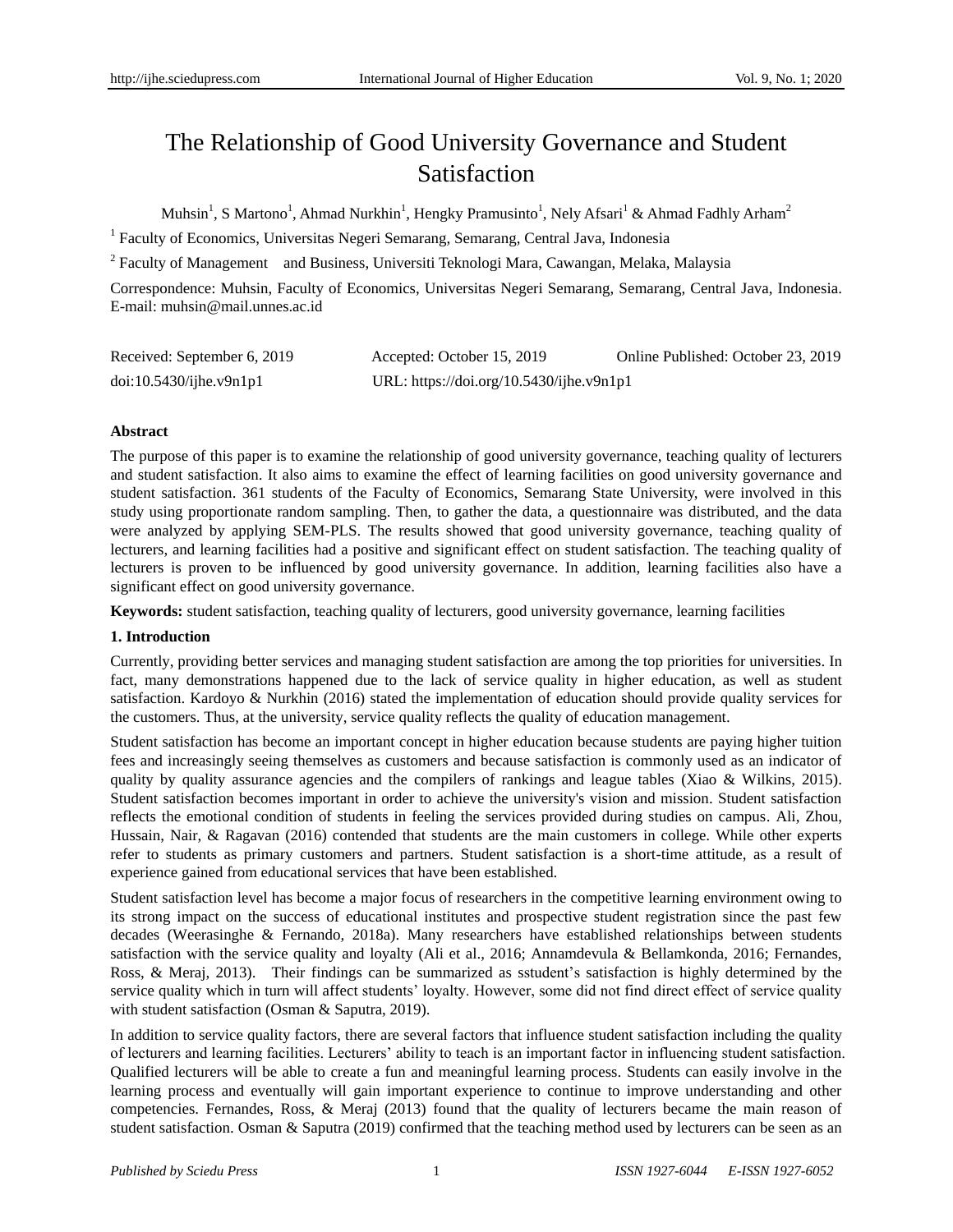indicator of program quality in which it has a significant effect on student satisfaction. Teaching staff with a higher level of commitment to the student learning experience proved to have a significant influence on student satisfaction (Poon & Brownlow, 2015). However, there are researchers who did not find a significant effect of the quality and teaching model of lecturers on student satisfaction (Carter & Yeo, 2016; Martirosyan, 2015).

Student support facilities, internet technology and library services in particular, play an important role in students' success in postsecondary education (Martirosyan, 2015). The availability of facilities and their quality are confirmed to affect the students' satisfaction. Students can involve in the learning process well once the facilities are complete and have good quality. Martirosyan (2015) and Weerasinghe & Fernando (2018) found the significant relationship between the quality of higher education on students satisfaction. Then, Weerasinghe & Fernando (2018b) found the effect of facilities in higher education towards students satisfaction. The facilities include lecturer's room, facilities at the library, computer, accommodation, facilities for employees, and entertainment. It was only computer facility which was not proven to have significant effect on student satisfaction. Other study by Carter & Yeo (2016) mentioned that there was not significant effect of facilities on students satisfaction measured by student persistence.

Within the area of the determinants of student satisfaction, good university governance (GUG) is an infant variable. Derived from the concept of good governance, GUG is very important for universities to create a management model that is more transparent, accountable, and compliant with applicable regulations. GUG can improve the quality of university management. As known that the quality of university management is crucial in encouraging academic quality, so that the colleges should be managed professionally. Universities must be accountable to stakeholders (internal and external). This means public accountability is a must. This is expected to enforce the principles of good university governance. Wahyudin, Nurkhin, & Kiswanto (2017) argue that the implementation of good governance in higher education has been massively encouraged to be practiced. The concept of good governance previously applied to companies is considered to resolve problems or as a preventive effort in improving the quality of university financial management. The concept is in the form of Good University Governance (GUG).

There are a few studies that attempted to link GUG with student satisfaction or the quality of lecturers on teaching. Aprilia (2017) measured GUG with five (5) principles (transparence, accountability, responsibility, independence, fairness) and found a positive and significant influence on student authority. GUG implementation will create a more transparent and accountable management of higher education institutions. And students will be more satisfied and believe in higher education management.

The purpose of this study is to examine the effect of good university governance on the teaching quality of lecturers and student satisfaction. The study also examines the effect of learning facilities on the teaching of lecturer and satisfaction. This study will examine the effect of good university governance on the teaching quality of lecturers and student satisfaction. The GUG variable is a new variable in the student satisfaction research model. This study also examines the effect of learning facilities on the teaching quality of lecturers and student satisfaction. It is expected that the outcome of this study will improve on the deliverance of student satisfaction at the universities.

## **2. Literature Review**

## *2.1 The Equity Theory*

The equity theory explained the balance between the effort an employee puts into their work (input), and the result they get in return (output) (Adams & Freedman, 1976). In a higher education context, results of a process are pertinent to various outcomes such as service quality, program quality, placement, image of the institution, competent graduate, employability rate, quality research outcomes, quality academic materials, industrial link and international recognition. These results of a process are not restricted to particular factors or to a specific situation. They are diverse in nature therefore applicability of the Equity Theory is universal in explaining customer behavior and satisfaction (Osman & Saputra, 2019).

#### *2.2 The Concept of Student Satisfaction*

Satisfaction is the feeling of one's happiness or disappointment by comparing the perceived performance of the product (or result) to their expectations (Kotler & Keller, 2008). Satisfaction reflects a person's judgment about the product's perceived performance (or results) related to expectations. If the performance does not meet the expectations, customers are not satisfied and disappointed. If product performance met their expectations, the customer is satisfied. If product performance exceeds expectations, customers feel satisfied and happy. Tajuddin, Nimran, Astuti, & Kertahadi (2016) argued that user satisfaction emphasizes user perceptions. User satisfaction is used to measure the gap that may occur between expectations and the reality of the quality of the system received by the user.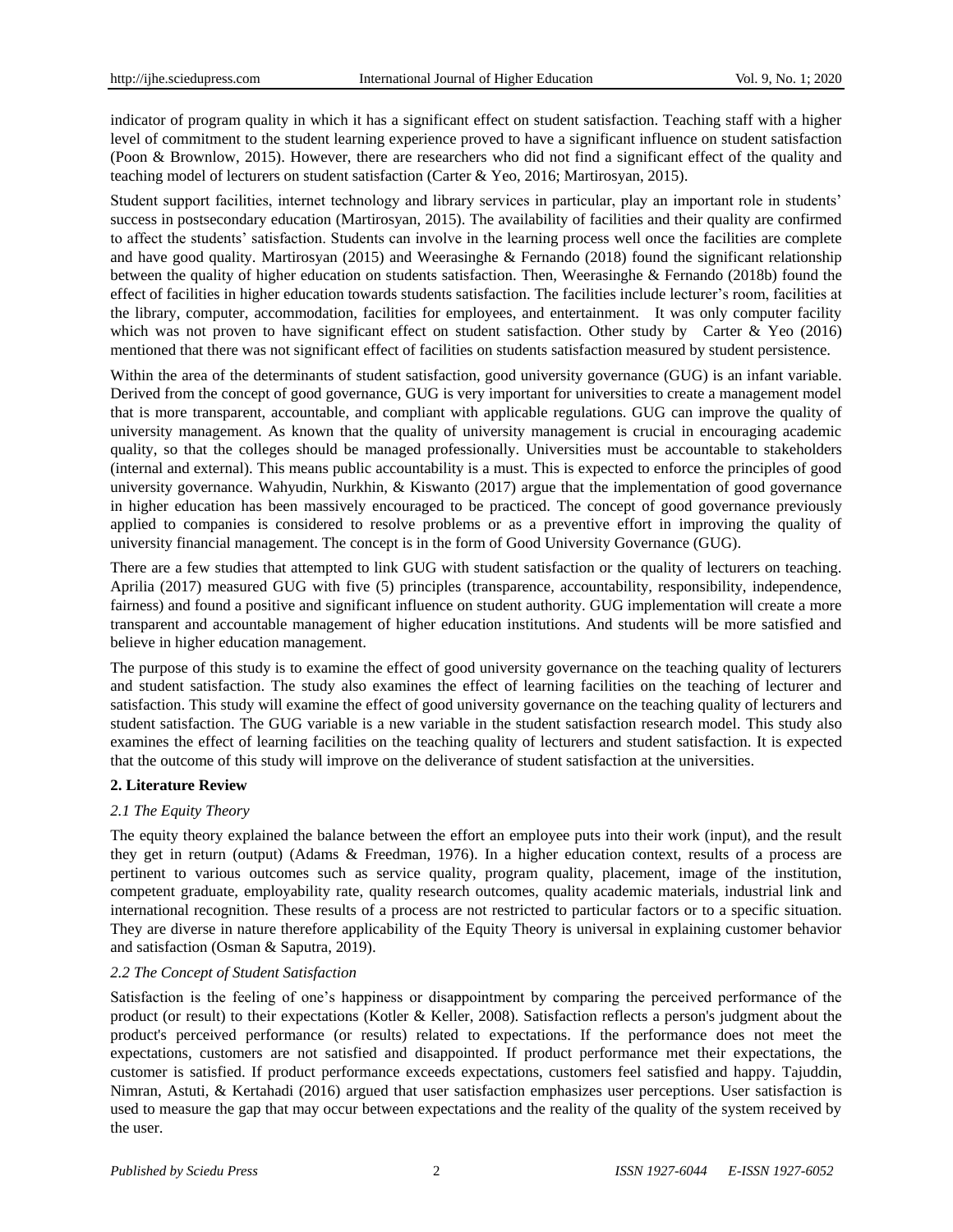Almana, Sudarmanto, & Wekke (2018) stated that measurement of service quality and customer satisfaction can be seen from two perspectives, namely expectation theory and perception theory. In expectation theory, customer satisfaction is measured by the expected performance of goods or services compared to actual performance. Meanwhile, in perception theory, customer satisfaction is measured based on customer perceptions of the performance of goods or services perceived after buying and consuming goods or services. Besides, Tjiptono & Chandra (2015) identified methods for measuring customer satisfaction, namely: complaint and suggestion system, customer satisfaction surveys, ghost shopping, and lost customers analysis.

Factors that affect student learning satisfaction are important to understand to improve the teaching performance of lecturers. There are several factors that influence learning satisfaction, namely attitudes, knowledge, methods and facilities, motivation, learning atmosphere, and learning outcomes (Listyaningrum, Handoyo, & Murtinugraha, 2016). While according to Tiiptono (2002), the factors related to customer satisfaction are: (1) product quality and consumer service have certain needs and expectations, (2) sales activities consist of message variables, attitudes, and intermediaries, (3) service and (4) company value variables (official values and informal values).

#### *2.3 The Concept of Good University Governance*

Implementation of Good University Governance refers to the implementation of Good Governance based on Agency theory (Wahyudin et al., 2017). Implementation of Good Governance arises as a form of effort to minimize differences in interests between the owner (principal) and management (agent) that was first developed by Jensen & Meckling (1976). Agency theory is considered as a theoretical approach that is most suitable to underlie the GUG concept in this study. Management of higher education institutions (agents) will carry out their duties in accordance with contracts or government regulations and university statutes if supervision activities are carried out properly.

Jensen & Meckling (1976) introduced the idea that a company is a nexus of agreement which implies that within a company there is a set of reciprocal contracts that facilitate between company owners, employees, suppliers and other stakeholders related to the company. A good agreement between investors and managers is an agreement which is able to explain the specifications of what managers must do in managing investors' funds, and specifications about the distribution of returns between managers and investors.

The GUG concept is also based on stakeholder theory developed by Freeman, Wicks, & Parmar (2004) stating that stakeholder theory is a group of people or individuals identified as influencing company activities or can be influenced by company activities. Ghozali & Chariri (2007) confirmed stakeholder theory considers companies as not entities that only operate for their own sake, but also, they should be able to provide benefits to their stakeholders. Thus, the existence of a company is strongly influenced by the support provided by the stakeholders of the company. Wahyudin et al. (2017) argued that like corporations, universities also need to think about strategic stakeholders or public who need special management.

In 2005, a good university governance is a similar concept emerged for universities. Both concepts of good corporate governance and good university governance are actually derivatives of the concept of more general governance, namely good governance. In simple terms good university governance can be seen as the application of principles in the concept of good governance in systems and processes of governance in higher education institutions (Martini, Sari, & Wardhani, 2015).

Good University Governance is a concept that arises because of the awareness that the implementation of higher education and higher education institutions cannot be equated with the administration of a country or corporation. Universities have their own values to maintain. In the implementation. Thus, a measurement can be determined to see whether a university has implemented Good University Governance to keep responding the dynamics happening in the university without neglecting the values and the mandate from society, the nation and the surrounding country (Wahab & Rahayu, 2013).

Wahyudin *et al.* (2017) measured Good University Governance based on the principles contained in GCG, namely information disclosure (transparency), accountability, responsibility/responsiveness, independence, and fairness. Meanwhile, Wahab & Rahayu (2013) used other indicators to measure namely participation, rule of law, transparency, responsiveness, consensus oriented, equity  $\&$  inclusiveness, effectiveness  $\&$  efficiency, and accountability.

Martini et al. (2015) used indicators of governance structure, autonomy, accountability, leadership, and transparency to measure good university governance. Meanwhile, the Directorate of Institutions and Cooperation of the Directorate General of Higher Education of the Ministry of Education and Culture stated the principles of corporate governance in higher education or often referred to as good university governance, namely: transparency,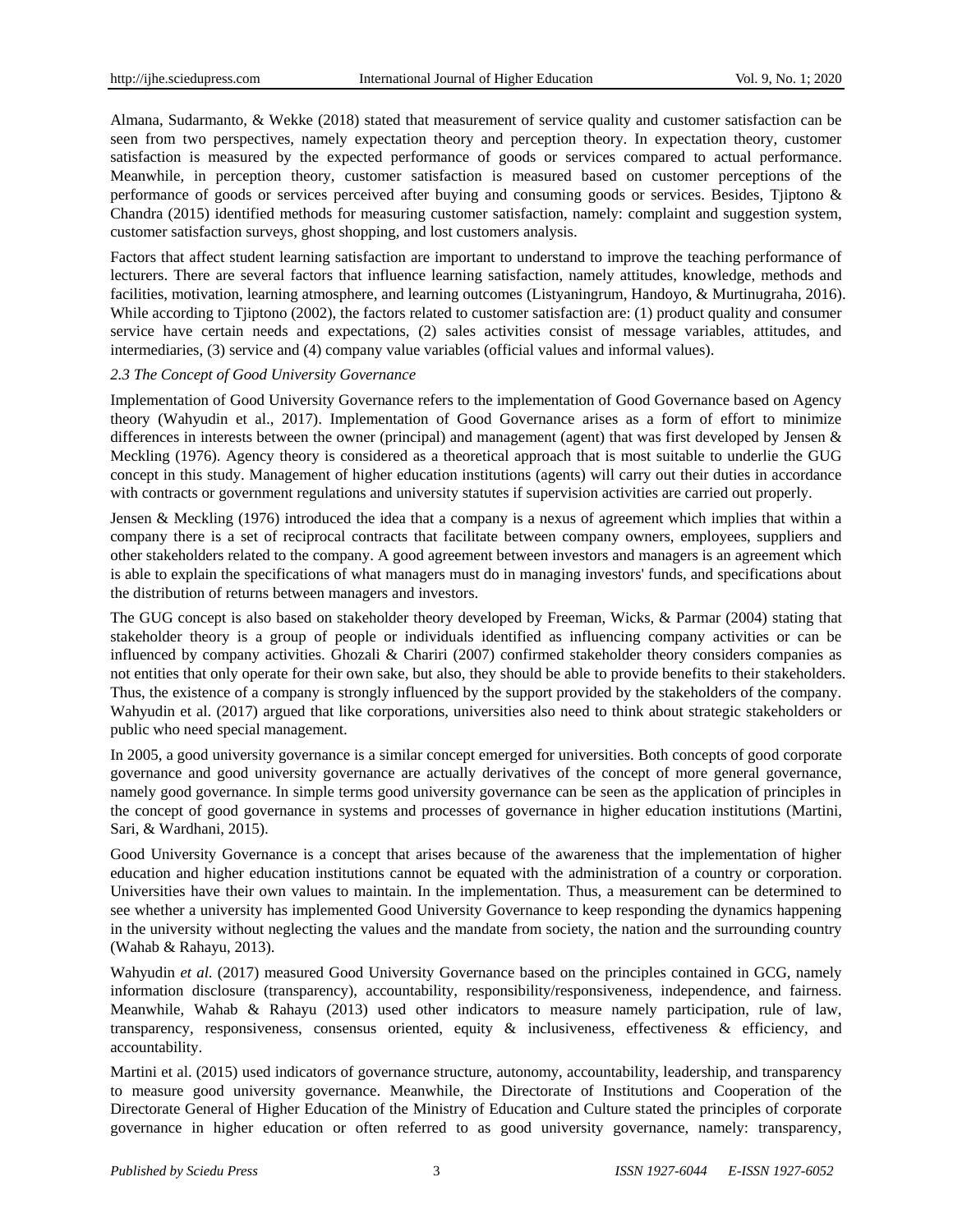accountability, responsibility, independence, fairness, guarantee of quality and relevance, effectiveness and efficiency, and non-profit.

#### *2.4 Research Framework and Hypotheses Development*

The success of both profit and non-profit organizations or institutions, government or non-government, is influenced by many factors. One important factor is customer satisfaction (Motefakker, 2016). The main customers in college are students. Student satisfaction is very important to give more attention. Many factors influence student satisfaction. This research is limited to the factors of lecturers, facilities, and new factors, namely good university governance. GUG is an important factor for creating quality teaching and student satisfaction.

Lecturers are an important factor in influencing student satisfaction. The ability of lecturers in teaching, overall lecturer performance will cause the lecture process to become more qualified. Then, ultimately, student satisfaction will increase. Many researchers have proven the significant influence of teaching quality on student satisfaction. The quality of teaching lecturers has a positive and significant effect on student satisfaction (Sabihaini & Satoto, 2016). Isnaini, Wardani, & Noviani (2015) also found a significant effect of lecturer competence on student satisfaction. Lecturer professionalism is the dominant factor that influences student satisfaction (Rahmawati, 2013). Lecturer performance has a significant effect on student satisfaction (Putri, 2018). Lecturer expertise is the most influencing factor for student satisfaction (Butt & Rehman, 2010).

Factors that influence student satisfaction are facilities-its quantity and quality. The better quality of facilities will affect student satisfaction. Learning facilities have a positive and significant effect on student satisfaction (Butt & Rehman, 2010; Isnaini et al., 2015; Khosravi, Poushaneh, Roozegar, & Sohrabifard, 2013; Sabihaini & Satoto, 2016). Negricea, Edu, & Avram (2014) used variable tangible elements to measure the modernity of equipment, campus facilities, the existence of seminar rooms and lecturers, equipment owned by the campus. He found a positive and significant influence on student satisfaction. And the effect is greater than the other two variables (reliability and the compliance with university's value).

Good university governance (GUG) is an effort to create a better university management. Muktiyanto (2016) argued GUG has a positive effect on university performance. Thus, GUG can improve the performance of lecturers- their teaching ability and student satisfaction. GUG demands transparency and accountability. Lecturers should show good performance in lecture activities in the classroom as well as in research and service. Lecturer performance will be well known by students. Student satisfaction will increase if the lecturer is able to show quality performance. There are not many researchers who try to link the implementation of GUG to the quality of teaching lecturers and student satisfaction. Aprilia (2017) found a positive and significant effect of GUG on student satisfaction.

The research framework is as in figure 1.



Figure 1. Conceptual Framework

The research hypotheses are as follows;

- H1 good university governance has a positive and significant effect on student satisfaction
- H2 good university governance has a positive and significant effect on teaching quality of lecturers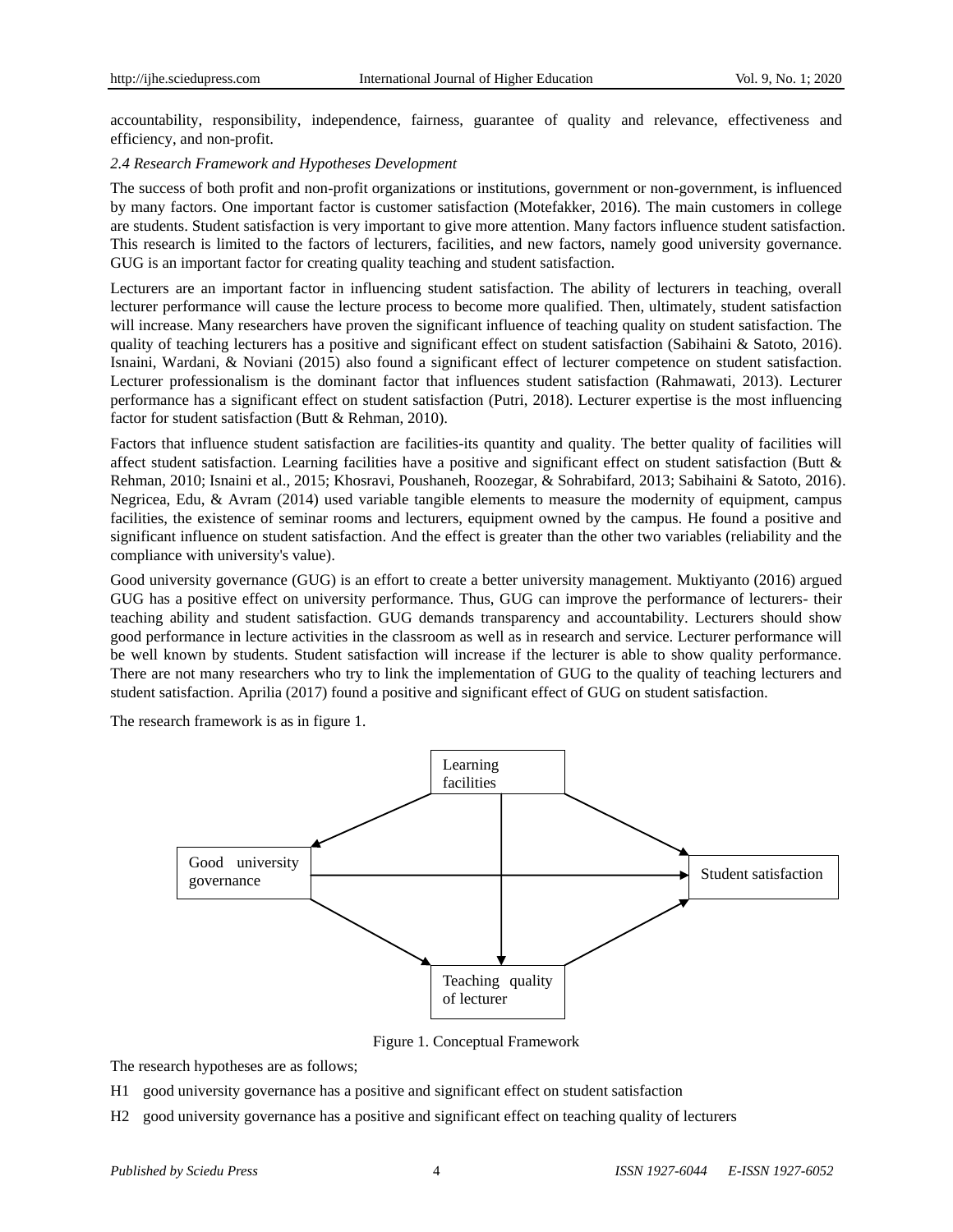H3 teaching quality of lecturer has a positive and significant effect on student satisfaction

H4 learning facilities have a positive and significant effect on student satisfaction

- H5 learning facilities have a positive and significant effect on teaching quality of lecturers
- H6 learning facilities have a positive and significant effect on good university governance

H7 teaching quality of lecturers are able to mediate the relationship between good university governance towards student satisfaction

H8 teaching quality of lecturers able to mediate the relationship between learning facilities to student satisfaction

#### **3. Methods**

The population in this study was active students of the Faculty of Economics, Semarang State University in the 2018/2019 academic year, as many as 3,633 students. Consisting of students from the Economics Education study program, Accounting Education, Office Administration Education, Accounting, Management, and Development Economics. The sample size was determined using the Slovin formula at an error rate of 5% and obtained as many as 361 respondents. The sampling method used was proportionate random sampling. The distribution of research samples is in table 1.

| No. | Major                           | Total           | Percentage | Number of |
|-----|---------------------------------|-----------------|------------|-----------|
|     |                                 | <b>Students</b> |            | samples   |
| 1.  | <b>Accounting Education</b>     | 546             | 15%        | 54        |
| 2.  | Cooperative Education           | 410             | 11%        | 40        |
| 3.  | Office Administration Education | 427             | 12%        | 43        |
| 4.  | Accounting                      | 828             | 23%        | 83        |
| 5.  | Management                      | 889             | 24%        | 87        |
| 6.  | <b>Development Economics</b>    | 533             | 15%        | 54        |
|     | Total                           | 3.633           | 100%       | 361       |

Table 1. Research Sample Distribution

The research variables included student satisfaction, good university governance, learning facilities and learning quality of lecturer. The operational definition is in table 2.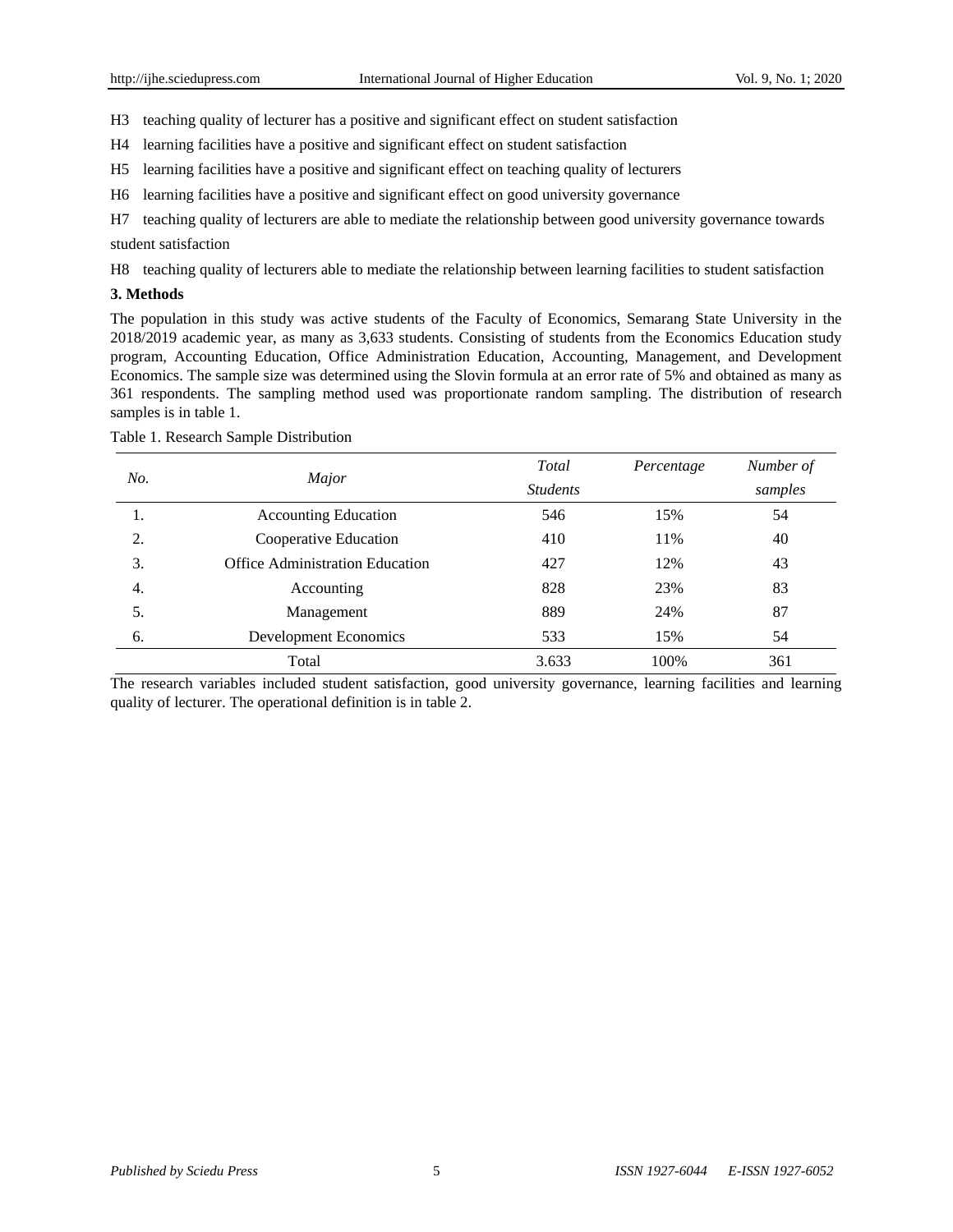| No.      | Variable             | <b>Operational Definition</b>                                                                                                                                                                                                                                                                                                                                   | Indicator                                      |
|----------|----------------------|-----------------------------------------------------------------------------------------------------------------------------------------------------------------------------------------------------------------------------------------------------------------------------------------------------------------------------------------------------------------|------------------------------------------------|
| 1.       | Student              | Feeling happy or disappointed of someone                                                                                                                                                                                                                                                                                                                        | a) The fulfillment of Expectation              |
|          | Satisfaction         | because comparing the perceived performance of                                                                                                                                                                                                                                                                                                                  | b) Interest to revisit,                        |
|          |                      | the product (or result) to their expectations.                                                                                                                                                                                                                                                                                                                  | c) Availability of Recommendation.             |
| 2.       | Good                 | The extent in which higher education institutions                                                                                                                                                                                                                                                                                                               | a) Transparency                                |
|          | University           | are able to respond to the dynamics that occur in                                                                                                                                                                                                                                                                                                               | b) Accountability                              |
|          | Governance           | the implementation of education without<br>betraying the noble values and mandate that they<br>carry out from the community, the nation and the<br>country.                                                                                                                                                                                                     | c) Responsibility                              |
|          |                      |                                                                                                                                                                                                                                                                                                                                                                 | d) Independence                                |
|          |                      |                                                                                                                                                                                                                                                                                                                                                                 | e) Justice                                     |
|          |                      |                                                                                                                                                                                                                                                                                                                                                                 | Quality assurance and relevance<br>f           |
|          |                      |                                                                                                                                                                                                                                                                                                                                                                 | g) Effectiveness and efficiency                |
|          |                      |                                                                                                                                                                                                                                                                                                                                                                 | h) Non-profit                                  |
| 3.       | Teaching             | The ability of a professional educator and                                                                                                                                                                                                                                                                                                                      | a) Knowledge background                        |
|          | Quality of           | scientist in delivering knowledge or giving                                                                                                                                                                                                                                                                                                                     | b) Lecturer's decision                         |
| Lecturer | lessons to students. | c) Classroom atmosphere                                                                                                                                                                                                                                                                                                                                         |                                                |
|          |                      | d) Quality of learning process and its                                                                                                                                                                                                                                                                                                                          |                                                |
|          |                      |                                                                                                                                                                                                                                                                                                                                                                 | context                                        |
| 4        | Learning             | Educational facilities are all facilities (equipment,                                                                                                                                                                                                                                                                                                           | a) Quality of building and classroom           |
|          | Facilities           | materials, and furniture) that are directly used in<br>the teaching and learning process, both tangible or<br>intangible so that the achievement of educational<br>goals can run smoothly, regularly, effectively, and<br>efficiently. Educational infrastructure is a facility<br>that indirectly supports the course of the<br>education or teaching process. | b) Quality of classroom's chairs               |
|          |                      |                                                                                                                                                                                                                                                                                                                                                                 | c) Quality of board in the classroom           |
|          |                      |                                                                                                                                                                                                                                                                                                                                                                 | d) Quality of LCD projector                    |
|          |                      |                                                                                                                                                                                                                                                                                                                                                                 | e) $wi$ - $fi$ in the classroom                |
|          |                      |                                                                                                                                                                                                                                                                                                                                                                 | Quality of lighting in the classroom<br>f)     |
|          |                      |                                                                                                                                                                                                                                                                                                                                                                 | g) Comfort in the classroom                    |
|          |                      | h) Adequate numbers of books in the                                                                                                                                                                                                                                                                                                                             |                                                |
|          |                      | library                                                                                                                                                                                                                                                                                                                                                         |                                                |
|          |                      |                                                                                                                                                                                                                                                                                                                                                                 | i) Comfort in the library                      |
|          |                      |                                                                                                                                                                                                                                                                                                                                                                 | Quality and cleanliness of the toilet<br>j)    |
|          |                      |                                                                                                                                                                                                                                                                                                                                                                 | k) Adequacy of space for worship               |
|          |                      |                                                                                                                                                                                                                                                                                                                                                                 | Adequacy of parking facilities<br>$\mathbf{D}$ |
|          |                      |                                                                                                                                                                                                                                                                                                                                                                 | m) Adequacy of canteen facilities              |

## Table 2. Operational Variable Definition

The primary data were collected through the result of questionnaire distribution. The questionnaire used is a closed questionnaire that contains a statement using alternative answers so that respondents can simply choose the alternative answers provided. The scale of the data used is a 5-point Likert scale. The Likert scale has gradations from very positive to very negative. The data analysis method used is SEM analysis. SEM analysis is considered to provide the ability to conduct path analysis with latent variables. SEM analysis in this study used the SEM-PLS method using the WarpPLS 6.0 application.

## **4. Results**

Table 3 presents descriptive statistics of the research variables. It shows student satisfaction variables, teaching quality of lecturers, and good university governance are included in the high category. While learning facilities are in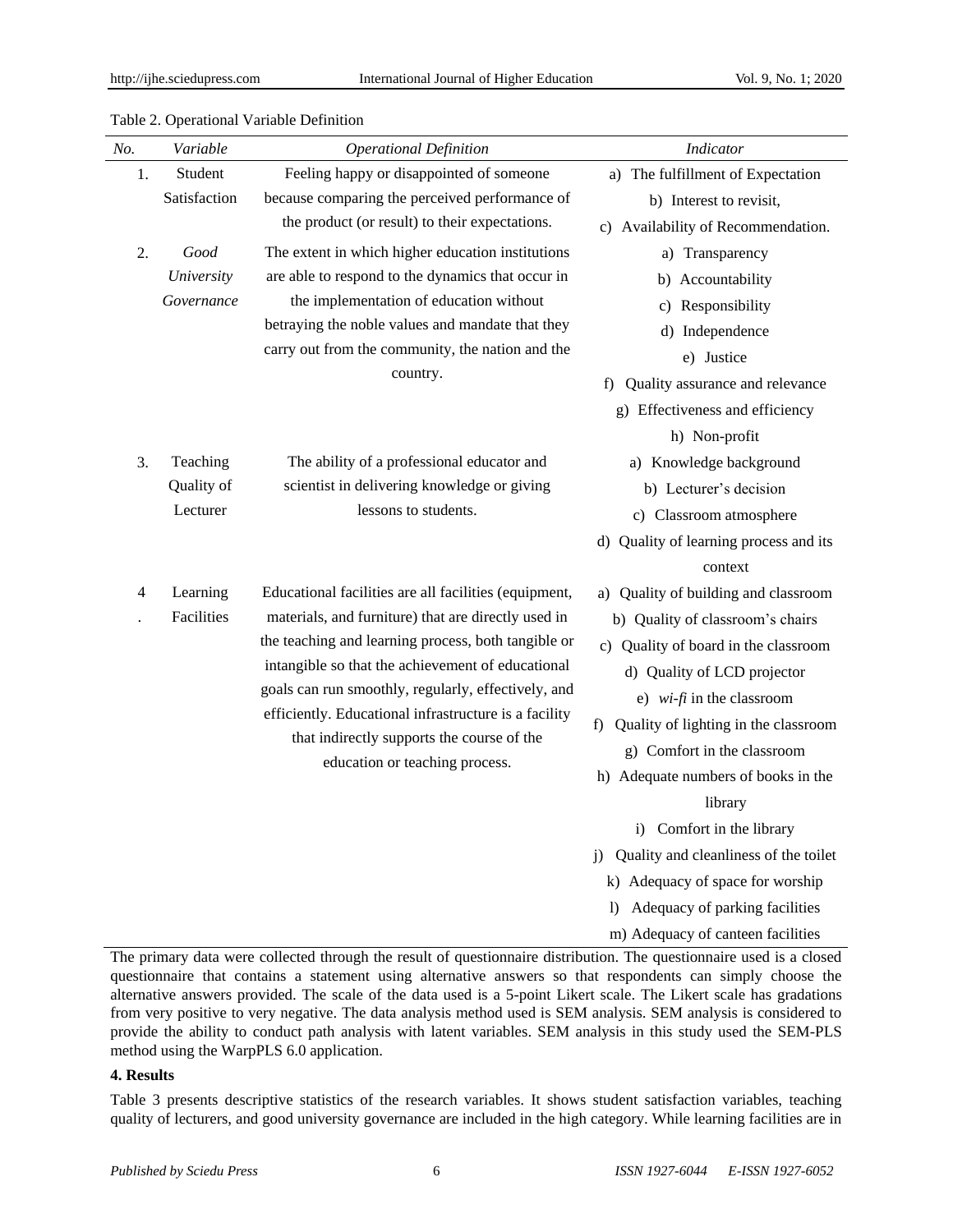the medium category. Students consider the service received to be satisfying. Students also consider the quality of teaching of the lecturers to be very positive. That is, lecturers can teach well. While the available learning facilities are considered normal.

| Table 3. Descriptive Statistics of Research Variables |  |  |  |
|-------------------------------------------------------|--|--|--|
|-------------------------------------------------------|--|--|--|

| Research Variable            | Minimum | <i>Maximum</i> | Mean    | <i>Std. Deviation</i> |
|------------------------------|---------|----------------|---------|-----------------------|
| Student satisfaction         | 17.00   | 45.00          | 33.7950 | 5.74138               |
| Good university governance   | 26.00   | 80.00          | 58.0609 | 9.83682               |
| Teaching quality of lecturer | 22.00   | 60.00          | 46.6066 | 7.10754               |
| Learning facilities          | 20.00   | 65.00          | 44.1828 | 7.87858               |

The results of data were then analyzed using SEM with WarpPLS software. The model test results used the Average path coefficient (APC) criteria, Average adjusted R-squared (AARS), Average R-squared (ARS), VIF (AVIF) Average block, and Average full collinearity VIF (AFVIF). The model test results showed APC = 0.372, P <0.001;  $ARS = 0.483$ ,  $P \le 0.001$ ; and  $AARS = 0.480$ ,  $P \le 0.001$ . The P values of APC, ARS, and AARS are less than 0.001 which means that the model has been fit (fulfilling the requirements) so that hypothesis testing can be continued. The results of the next model test showed AVIF = 1.942, acceptable if  $\leq$  5, ideal  $\leq$  3.3; AFVIF = 2.196, acceptable if  $\epsilon$  = 5, ideal  $\epsilon$  = 3.3. AVIF and AFVIF values also meet the ideal limit so that the model can be declared fit (fulfilling the requirements).

Figure 2 showed the results of hypothesis testing. The P (probability) value of GUG (Good University Governance), LF (Learning Facilities), and TQL (Teaching Quality of Lecturer) showed less than or equal to 0.005. This means there were three variables having a positive and significant effect on SS (Student Satisfaction), with path coefficients of 0.48; 0.09 and 0.23. GUG has a greater path coefficient showing that GUG was the main predictor in this research model.

GUG also proved to have a positive and significant effect on TQL. This is indicated by a P value of less than 0.01 with a path coefficient of 0.40. The P value from LF to TQL is  $<0.01$  with a path coefficient of 0.8. This means LF has a positive and significant influence on TQL. The results of the study also showed TQL proved to be the mediator of the relationship between GUG and LF to the SS. GUG and LF can influence SS significantly both directly and indirectly (through TQL). The results also showed that LF was able to influence GUG positively and significantly (P value  $< 0.01$  with path coefficient = 0.66).



Figure 2. Path Diagram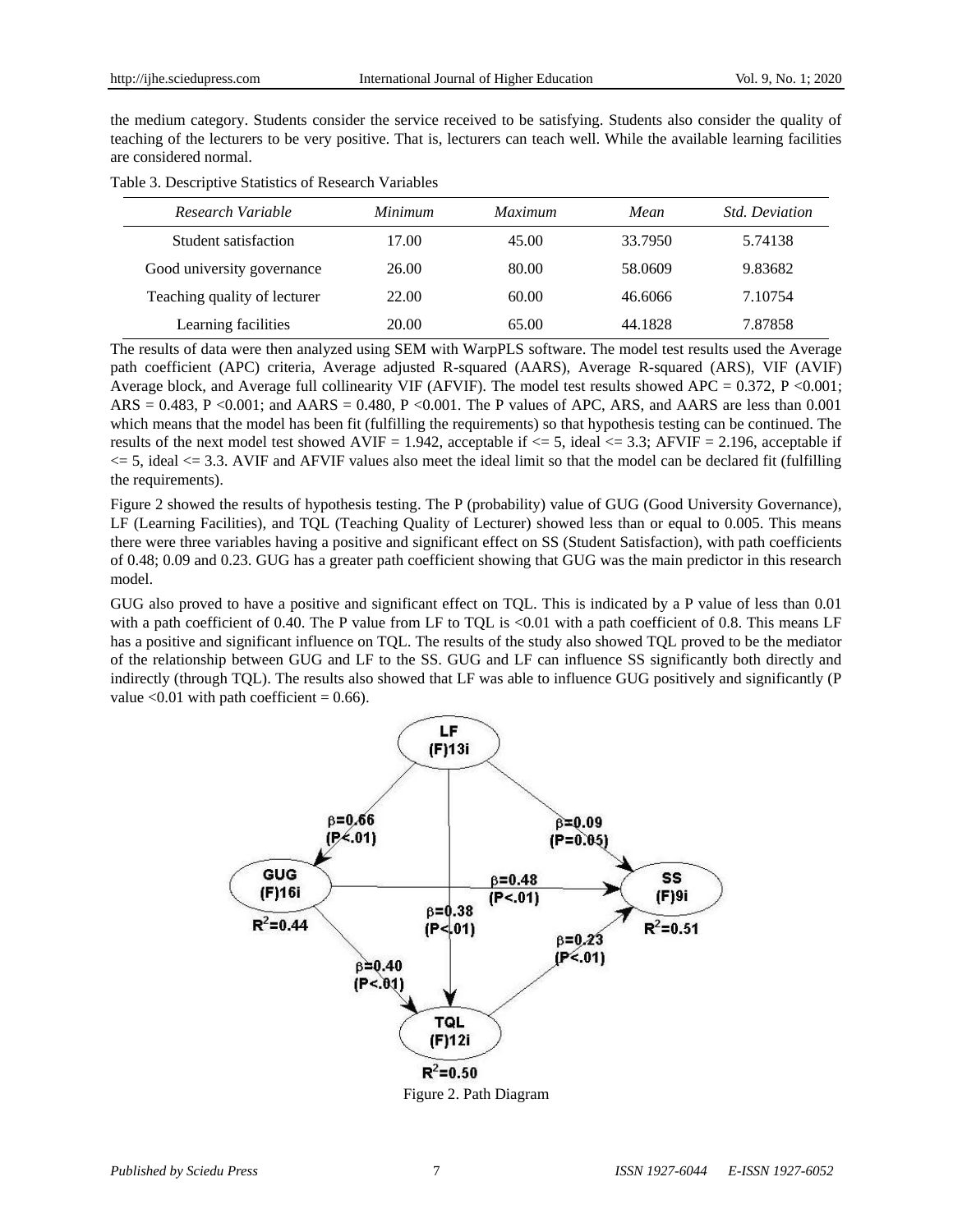## **5. Discussion**

Good university governance proved to have a significant effect on teaching quality of lecturers and student satisfaction. This means the better the governance of higher education, the better the quality of teaching lecturers and student satisfaction. GUG will have an impact on improving the quality of teaching lecturers. The GUG principle requires openness, responsibility, excellent service, fairness and more. Lecturers will strive to improve the quality of their teaching because the demand from universities. The GUG principle will also encourage student satisfaction to be better. Students will obtain information disclosure, management accountability, best service, treatment justice, independence, and other benefits. College managers will try to carry out their mandates and responsibilities based on the GUG principle.

As stated by Muktiyanto (2016), GUG has a positive and significant effect on the performance of universities. One indicator of college performance is increasing student satisfaction. Wahyudin, Nurkhin, & Kiswanto (2017) found a significant effect of GUG on organizational culture and college financial management performance. Aprilia (2017) has successfully proven that GUG has a positive and significant effect on student satisfaction.

The results of the study also showed student satisfaction is influenced by teaching quality of lecturers and learning facilities. This is reasonable if students can enjoy adequate learning facilities or even high quality so they will get satisfied. Conversely, if students get poor learning facilities, students will get dissatisfied and do "protest" to the college leaders. Even when the number of students is too large will also affect the teaching and learning experience which in turn will influence student satisfaction (Beecham, 2009). The ability of lecturers in teaching will also affect student satisfaction. Students have high expectation on the quality of teaching lecturers so that they can improve their learning result Students will be more enthusiastic in lectures and completion of studies. The results of the study supported the results of previous studies which found a positive and significant effect on student satisfaction (Butt & Rehman, 2010; Carter & Yeo, 2016; Fernandes et al., 2013; Isnaini et al., 2015; Martirosyan, 2015; Osman & Saputra, 2019; Putri, 2018; Rahmawati, 2013; Sabihaini & Satoto, 2016).

The existence and quality of learning facilities also proved to have a positive and significant effect on the quality of teaching lecturers. The better the quality of lecture facilities, the lecturer will create interesting and meaningful learning. Lecturers will be more optimum in creating better learning process if the facilities in the classroom and laboratory are of high quality and adequate. The speed of the internet network, for example, will greatly influence lecturers in finding the latest learning resources and in a faster time. Interactive lectures will be able to be created in class if the internet network through wi-fi runs smoothly. The results of this study supported the findings of previous researchers who found that facilities had a positive and significant effect on student satisfaction (Butt & Rehman, 2010; Isnaini et al., 2015; Khosravi et al., 2013; Martirosyan, 2015; Negricea et al., 2014; Weerasinghe & Fernando, 2018a, 2018b).

The results of the study also showed that teaching quality of lecturers were able to mediate the relationship between GUG and learning facilities to student satisfaction. The type of mediation is partial mediation which means that GUG and learning facilities can affect student satisfaction directly and indirectly (through TQL). The effect of GUG and learning facilities will be stronger if through TQL. Good university governance will encourage the quality of teaching lecturers to be better and ultimately will affect student satisfaction. Good learning facilities will help lecturers in improving the quality of teaching and ultimately able to increase student satisfaction.

Learning facilities also proved to have a positive and significant effect on GUG. This means the quality and availability of learning facilities will also encourage the creation of good university governance. The GUG principle will be implemented properly if there are adequate facilities. Transparency and accountability will be created if universities have quality facilities. Higher education management will be able to provide the best service if they have adequate lecture facilities.

## **6. Conclusion**

Good university governance (GUG) is the main predictor in influencing student satisfaction. GUG also has a positive and significant effect on the quality of teaching lecturers. The implementation of good university governance encourages the creation of transparency, accountability, independence, efficiency and justice. Student satisfaction will increase if institutions are managed by implementing the GUG principle. The implementation of GUG will also be influenced by the existence and quality of good and modern facilities.

Referring to the results of the research, higher education management should implement the GUG better. GUG will ensure the implementation of higher education programs more regularly in accordance with the vision and mission that has been set. Student satisfaction is one of the important indicators to measure the success or performance of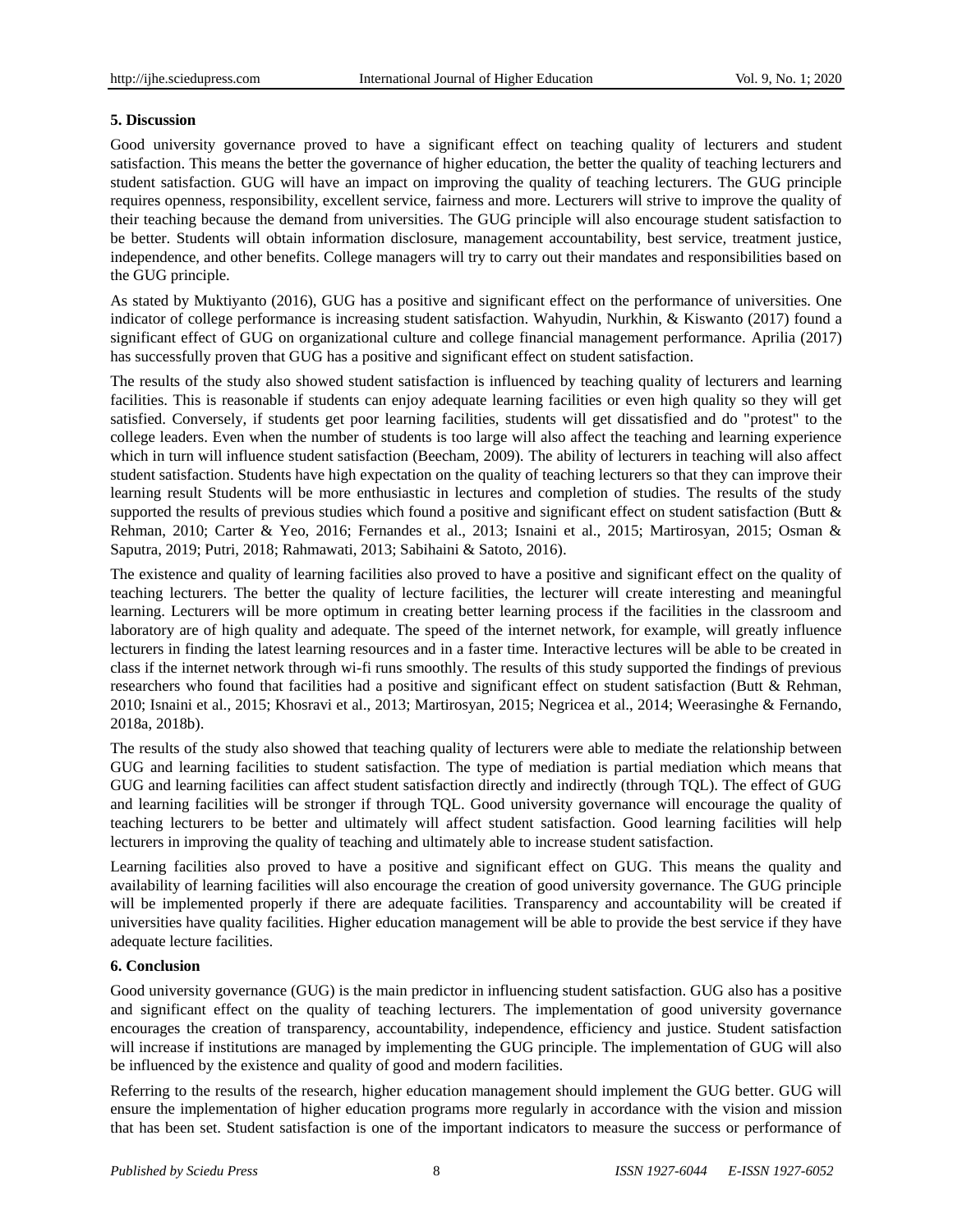college management. The better student satisfaction will encourage the continuity of higher education. There will be complaints or protests from students that will disturb the learning process. In addition, lecturers and staff will be able to work more calmly. Higher education management will be more trustworthy.

#### **Acknowledgements**

The authors would like to express gratitude to Faculty of Economics, Universitas Negeri Semarang for research and publication funding. We also thanks to Editor of International Journal of Higher Education for the publication.

#### **References**

- Adams, J. S. & Freedman, S. (1976). Journals & Books Equity Theory Revisited : Comments and Annotated Bibliography, *Advances in Experimental Social Psychology, 9*, 43-90. https://doi.org/https://doi.org/10.1016/S0065-2601(08)60058-1 Get
- Ali, F., Zhou, Y., Hussain, K., Nair, P. K. & Ragavan, N. A. (2016). Does higher education service quality effect student satisfaction, image and loyalty? *Quality Assurance in Education, 24*(1), 70-94. https://doi.org/10.1108/qae-02-2014-0008
- Almana, L. O., Sudarmanto & Wekke, I. S. (2018). *Tata Kelola Perguruan Tinggi Berbasis Akreditasi*. Yogyakarta: Deepublish.
- Annamdevula, S. & Bellamkonda, R. S. (2016). Effect of student perceived service quality on student satisfaction, loyalty and motivation in Indian universities: Development of HiEduQual, *Journal of Modelling in Management, 11*(2), 488-517. https://doi.org/10.1108/JM2-01-2014-0010
- Aprilia, L. (2017). *Pengaruh Good University Governance terhadap Kepuasan Mahasiswa (Studi Kasus pada Mahasiswa FEBI UIN Walisongo Semarang)*. UIN Walisongo Semarang. Retrieved from http://eprints.walisongo.ac.id/7973/
- Butt, B. Z. & Rehman, K. U. (2010). A study examining the students satisfaction in higher education, *Procedia - Social and Behavioral Sciences, 2*, 5446-5450. https://doi.org/10.1016/j.sbspro.2010.03.888
- Carter, S. & Yeo, A. C.-M. (2016). Students-as-customers' satisfaction, predictive retention with marketing implications: The case of Malaysian higher education business students, *International Journal of Educational Management, 30*(5), 635-652. https://doi.org/https://doi.org/10.1108/ IJEM-09-2014-0129
- Fernandes, C., Ross, K. & Meraj, M. (2013). Understanding student satisfaction and loyalty in the UAE HE sector, *International Journal of Educational Management*, *27*(6), 613-630. https://doi.org/10.1108/IJEM-07-2012-0082
- Freeman, R. E., Wicks, A. C. & Parmar, B. (2004). Stakeholder Theory and "The Corporate Objective Revisited": A Reply, *Organization Science, 15*(3), 364-369. https://doi.org/10.1287/orsc.1040.0067
- Ghozali, I. & Chariri, A. (2007). *Teori Akuntansi*. Semarang: Badan Penerbit UNDIP.
- Isnaini, M., Wardani, D. K. & Noviani, L. (2015). Pengaruh Kompetensi Dosen dan Fasilitas Belajar Terhadap Kepuasan Mahasiswa Pendidikan Ekonomi FKIP UNS, *Jurnal Pendidikan Bisnis Dan Ekonomi, 1*(2), 1-20. Retrieved from https://jurnal.fkip.uns.ac.id/index.php/ptn/article/view/7353/5130
- Jensen, M. C. & Meckling, W. H. (1976). Theory of the Firm: Managerial Behavior, Agency Costs and Ownership Structure, *Journal of Financial Economics, 3*(4), 305-360. https://doi.org/https://doi.org/10.1016/0304-405X(76)90026-X
- Kardoyo & Nurkhin, A. (2016). Analisis Kepuasan Pelayanan Perguruan Tinggi (Kasus pada Prodi Magister Pendidikan Ekonomi Unnes), *Cakrawala Pendidikan, XXXI*(02), 164-175. https://doi.org/http://dx.doi.org/10.21831/cp.v15i2.9881
- Khosravi, A. A., Poushaneh, K., Roozegar, A. & Sohrabifard, N. (2013). Determination of Factors Affecting Student Satisfaction of Islamic Azad University, *Procedia - Social and Behavioral Sciences, 84*, 579-583. https://doi.org/10.1016/j.sbspro.2013.06.607
- Kotler, P. & Keller, K. L. (2008). *Manajemen Pemasaran (Edisi ketiga belas)*. Jakarta: Erlangga.
- Listyaningrum, D., Handoyo, S. S. & Murtinugraha, R. E. (2016). Pengaruh Kinerja Mengajar Dosen terhadap Kepuasan Belajar Mahasiswa Program Studi Pendidikan Teknik Bangunan Fakultas Teknik UNJ, *Jurnal Pendidikan Teknik Sipil, 5*(2), 88-98. https://doi.org/https://doi.org/10.21009/jpensil.v5i2.7251
- Martini, R., Sari, K. R. & Wardhani, R. S. (2015). Analisis penerapan good university governance melalui efektivitas